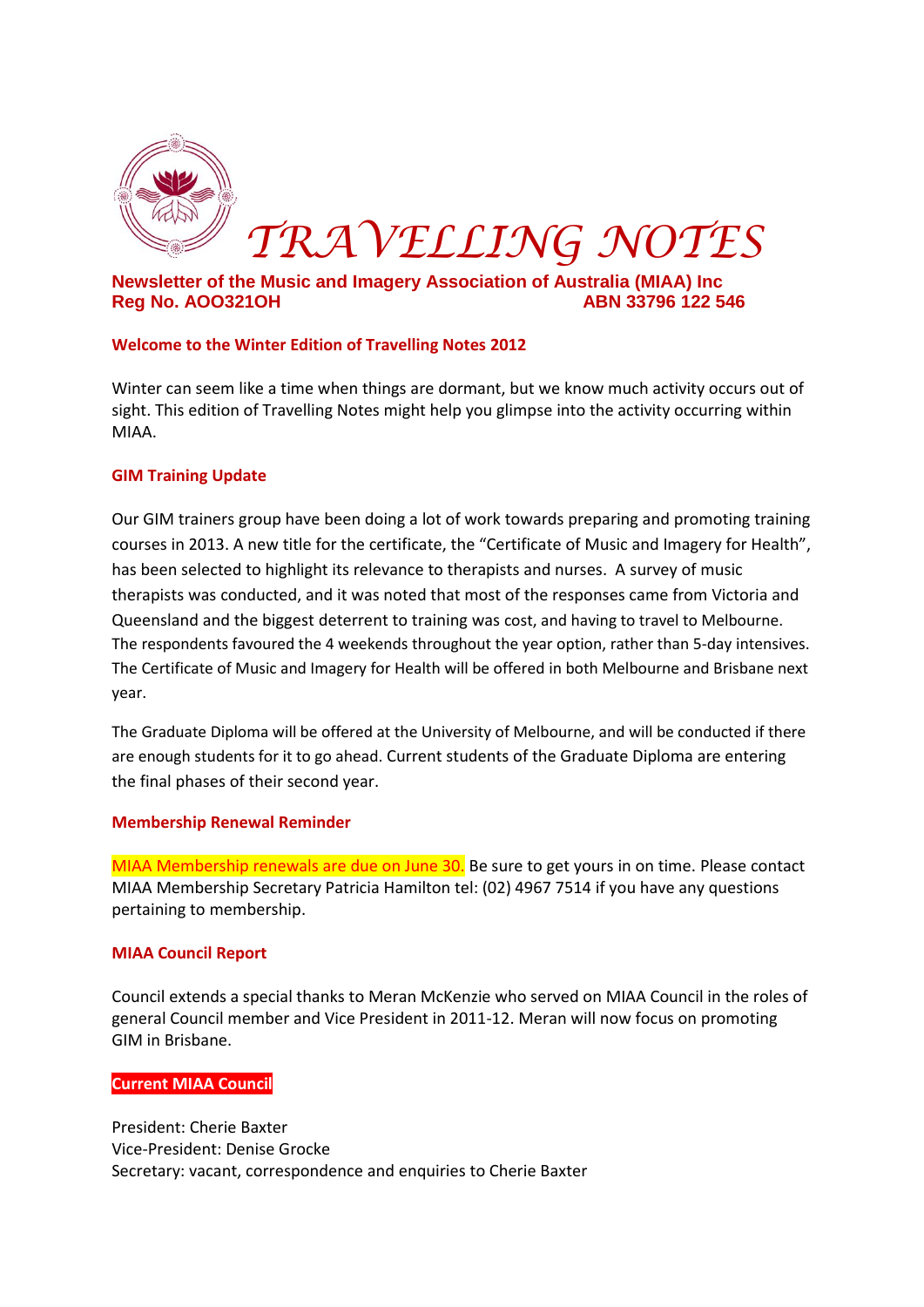Treasurer: Rachael Martin Membership Secretary: Pat Hamilton Council Member: Greg Stebbing Council Member and Chair of the Professional Practices Committee: Kay Kilham

**Help Required** We are seeking two representatives to represent MIAA at the PACFA AGM in Melbourne on October 13 to 14. MIAA Council seeks further hands and minds to help with the website, events, newsletter etc. Please let us know if you have the willingness and capacity to be of some assistance at any stage.

## **Website**

You can now view new graphics and layout of our MIAA website. Thanks Annette Baron and Margaret Lee for the continued work of maintaining, reviewing and updating of it.

## *Do you have a GIM related event coming up? Put it on our website.*

Promote your next GIM event on the MIAA website. There is no cost to current MIAA members. Include workshops, information sessions or conference presentations. Please forward the event details to Margaret Lee.

## Visit the MIAA Members' Forum

Join in the discussion with other MIAA members – respond to a thread, and start your own. <http://www.musicandimagery.org.au/members-page.html>

## **MIAA Events – Coming and Past**

- MIAA Council intend to offer a presentation from an international GIM Fellow in September to MIAA Members in Melbourne. We will make available further details as they become available.
- Registered GIM Therapists have recently met in Melbourne for professional development activities and have another gathering planned for July 28/29. Contact Carolyn Van Dort for further details
- Patricia Hamilton presented a case study presentation and workshop at the combined event with the Jung Society in April. The theme was "Myths and the Movies"

The Friday evening case study presentation attracted about an audience of about 60 people. The case study involved work with at young woman who suffered Post Traumatic Stress Disorder that had developed at her workplace. The therapy involved GIM and verbal therapy. Of particular note were the client's references to movies in her imagery and the symbolism used in her vivid mandala drawings. As therapy progressed, the client was able to make conscious the connections underlying her symbols and significant progress was made. The presentation will be available on DVD via the Jung Society, Melbourne.

The workshop attracted GIM, Jung and Film enthusiasts. Pat was able to provide illustration of twelve main archetypes using several films.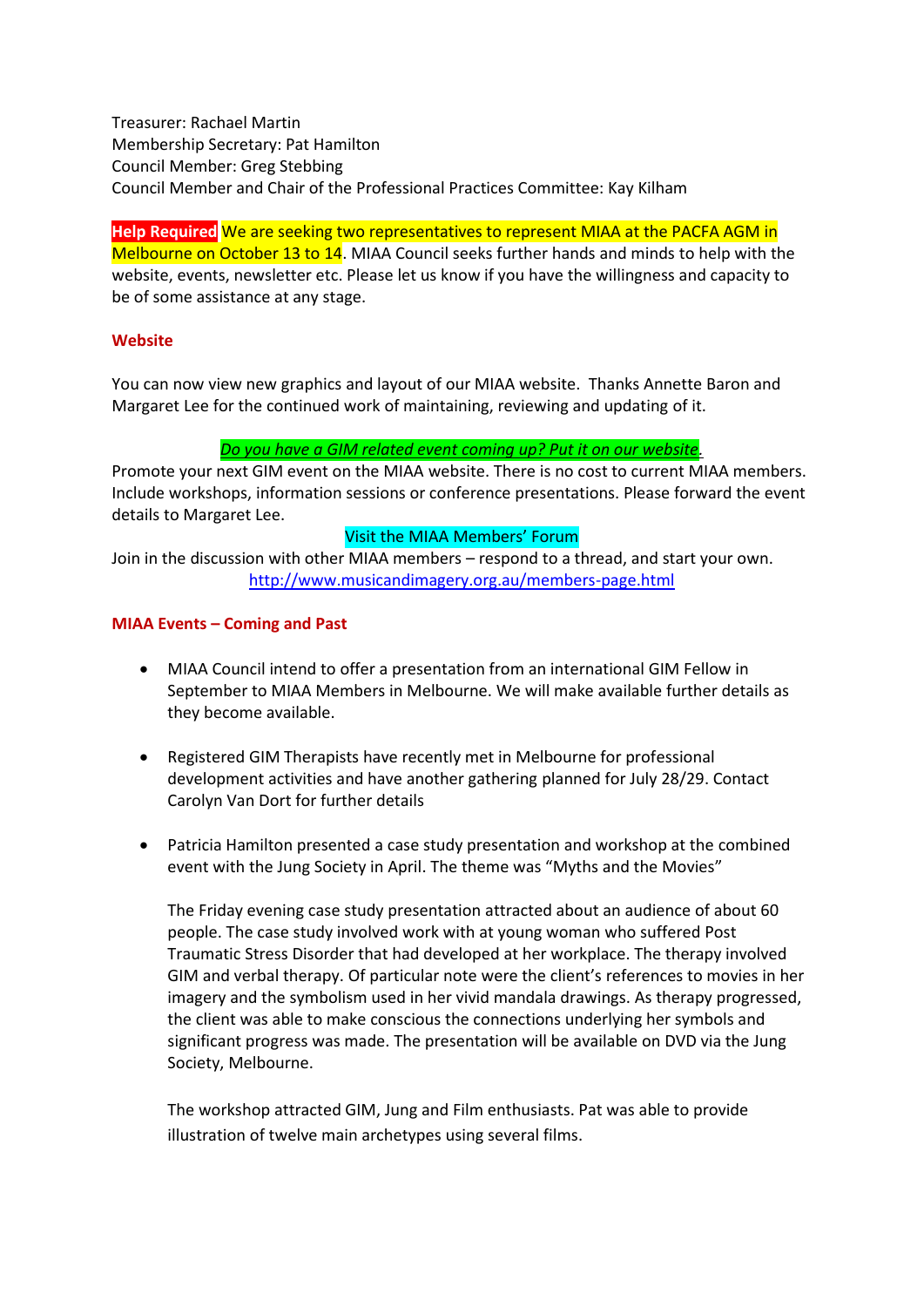#### **European GIM Conference in Sweden**

Some MIAA RGIMTs will be travelling to Sweden for this conference and presenting papers and workshops. Our good wishes go to Denise Grocke, Carolyn Van Dort and Marea Richardson who will be in Vadstena, Sweden between 19-23 September to explore "Body-Mind-Soul-Music" the spiritual dimensions of GIM.

#### **AMI Website**

As a MIAA member you are able to access their website resources and members section by using the password "harmony"

**Australian Music Therapy Conference** – Keynote Speaker GIM Fellow Dr Annie Heidershceit

38th Australian Music Therapy Association National Conference 2012**,** Sydney'Connectedness and Resilience"

Conference: Saturday 15th and Sundy 16th September 2012 Citigate Central, Thomas Street, Haymarket

See http://www.austmta.org.au/news-and-events/2011-national-conference/

From AMTA's Conference Newsletter 21.6.12 **Dr Annie Heiderscheit, Ph.D., MT-BC, FAMI, NMT**



In conjunction with being a board certified music therapist you also have qualifications in music psychotherapy, a Master's degree in counseling, advanced training in the Bonny Method of GIM and training in NMT. With this vast array of experience and skills at your disposal what are you presently drawing upon most in your work?

*AH "In my clinical practice, I continue to draw upon all of my music psychotherapy, music therapy and therapeutic skills. They truly build upon each other. Early in my career, I was drawn to acquiring additional training in counseling to further process the depth of emotion I found was being brought forward through the music. I have always been drawn to the profound nature of music and this piqued my interest in music psychotherapy and GIM. I utilize these approaches a great deal in the work I do with clients with eating disorders. I find them especially useful at getting to the issues underlying the eating disorder.*

*"I draw upon my music therapy and NMT skills as well as my music psychotherapy training when I am working with children and their families at the University of Minnesota Children's Hospital – Amplatz. I truly enjoy the breadth and depth of the work that I do and how music facilitates healing in so many different ways. "The variety of ways I am able to practice as a music therapist, keeps me vibrant and*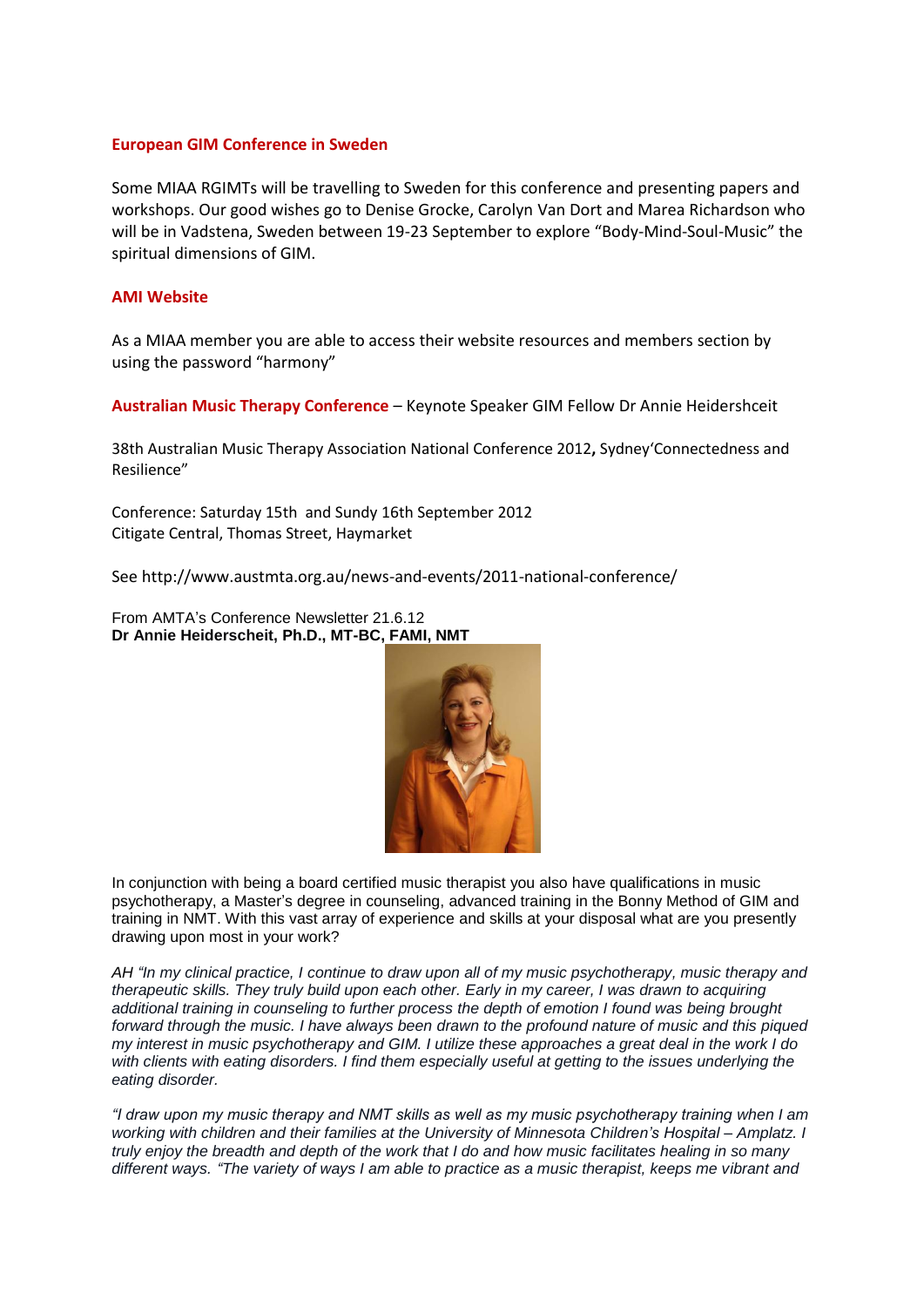*challenged in the work that I do. It allows me to meet the vast needs our clients can present, especially in rather complex cases - which I encounter at a pediatric teaching hospital and in eating disorder treatment."*

### **PACFA Pre-conference Research Workshop**

#### Seeking a MIAA member to attend this free Workshop.

**Venue:** Treacy Centre, The Avenue, Parkville, Melbourne **Date:** Friday 26 October 2012 **Time:** 10am-4pm PACFA is offering a pre-conference workshop on counselling and psychotherapy research prior to the PACFA Conference 2012. This workshop will be offered FREE to one delegate from each Member Association. If you are interested in attending, we suggest that you contact your Council today and ask if you can be their delegate!

Delegate nominations are now open and can be sent by Member Associations to Lorraine Touma (03) 9486 3077 or [conference@pacfa.org.au.](mailto:conference@pacfa.org.au)

There is also a limited number of workshop places available at \$150 plus GST. If would like to register for the workshop, please indicate your interest in attending on the Conference Registration Form which will be available at the PACFA website on 7 June. *As places are limited, please register early. Places will be allocated on a first come first served basis.*  Attendance at this workshop will count towards 5 hours of professional development for PACFA's renewal requirements.

### **PACFA 2012 Conference**

**Theme:** What Works? An exploration of effectiveness in counselling and psychotherapy **Venue:** Treacy Centre, The Avenue, Parkville, Melbourne **Date:** Saturday 27 and Sunday 28 October 2012 plus pre-conference workshop on 26 October.

Conference registrations will open on 7 June – watch the PACFA website for the Conference Registration Form.

The three day event features keynote speakers Professor Robert King and A. Roy Bowden, a pre-conference research workshop, and includes presentations and workshops from the following leaders in the field:

Dr. Jo Beatson – A research-based approach to borderline personality disorder

Professor Russell Griggs – Psychoanalysis for the 21st century: A Lacanian looks at the challenges we face

Dr. Catherine Hungerford – What works in mental health?

Dr. Cathy Kezelman – Trauma informed care

Dr. Cath McGrath – The research evidence of the Conversational Model

Christina Nielsen – Holistic counselling and psychotherapy effectiveness

Keith Tudor – Transactional Analysis works: The evidence base for Transactional Analysis and the basis of evidence for therapy

Dr. Michelle Webster – The effectiveness of Emotionally Focused Therapy

### **PACFA Mental health training update**

Due to continuing demand for the online Mental Health Training Course run by PACFA in conjunction with the University of Canberra, we are now accepting enrolments for courses on the following dates: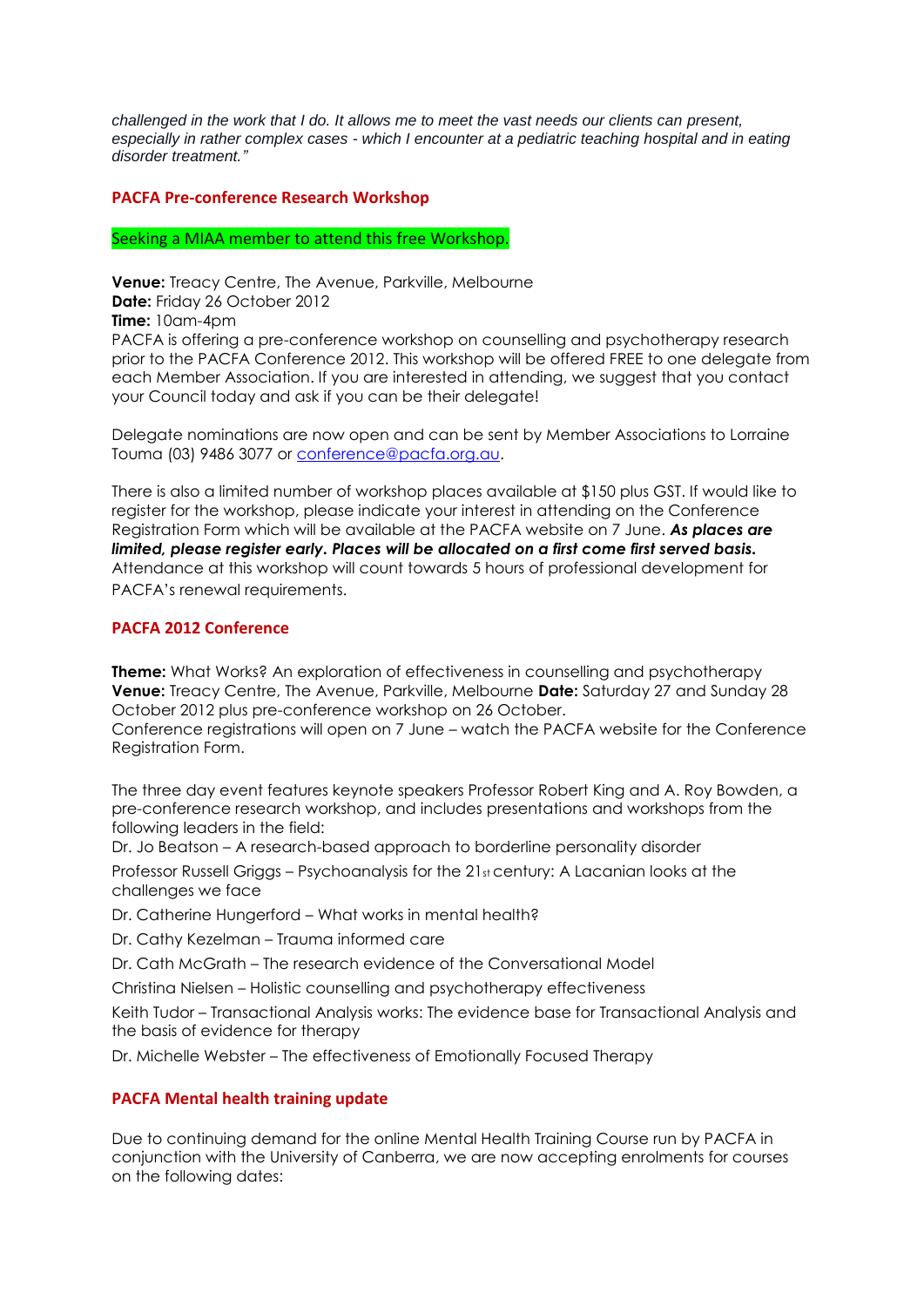June 25th – July 8th July 16th – July 29th August 13th – August 26th September 17th September 30th Participants have two weeks to complete this eight hour course and are issued with a certificate of completion which can be used towards PACFA's professional development requirements.

*Enrolments are now open to all practitioners*, not just PACFA Registrants. The course costs \$220 including GST for members of PACFA Member Associations or \$330 for non-members. To book a place please ring PACFA on (03) 9486 3933 or email lorraine.touma@pacfa.org.au. PACFA will be developing another online Mental Health Course in 2013 on Focused Psychological Strategies. There will be a tender process advertised soon to identify a suitable partner to develop the new course.

## **PACFA Register Fees**

The following fees were accepted at the May PACFA Board meeting:

- · Register listing application \$110 plus GST = \$121
- · Accredited Supervisor application \$80 plus GST= \$88
- · Register listing re-activation application \$60 plus GST = \$66 within 12 months of lapse of registration

### **PACFA Journal: PACJA**

PACJA's aim is to publish articles that contribute to the evidence base of psychotherapy and counselling in the form of theoretical essays, experiential reports, and empirical studies featuring quantitative, qualitative, or mixed-method approaches. PACJA is calling for articles for its first edition. To submit an article, please follow the Editorial Policy for authors outlined in the PACFA enews. PACJA encourages practitioners, researchers, students and educators (even if you have never published before) to submit articles for publication. The process is intended to be a supportive in order to mentor aspiring authors to contribute to the dissemination of knowledge in the counselling and psychotherapy field.

### **GIM Related Journal Article**

Alison Short has had an article accepted into the next edition of the Journal of Cardiovascular Nursing. This is an outcome of Alison's PhD research into GIM. It will be available via the Journal's website. Congratulations Alison!

### **MIAA Library**

Current edition of **Psychotherapy in Australia** features the following articles: MAY 2012

Clinical supervision: Three frameworks for the exploration of shame and anxiety Sheri Zala

The need for empirically supported psychology training standards John Malouff